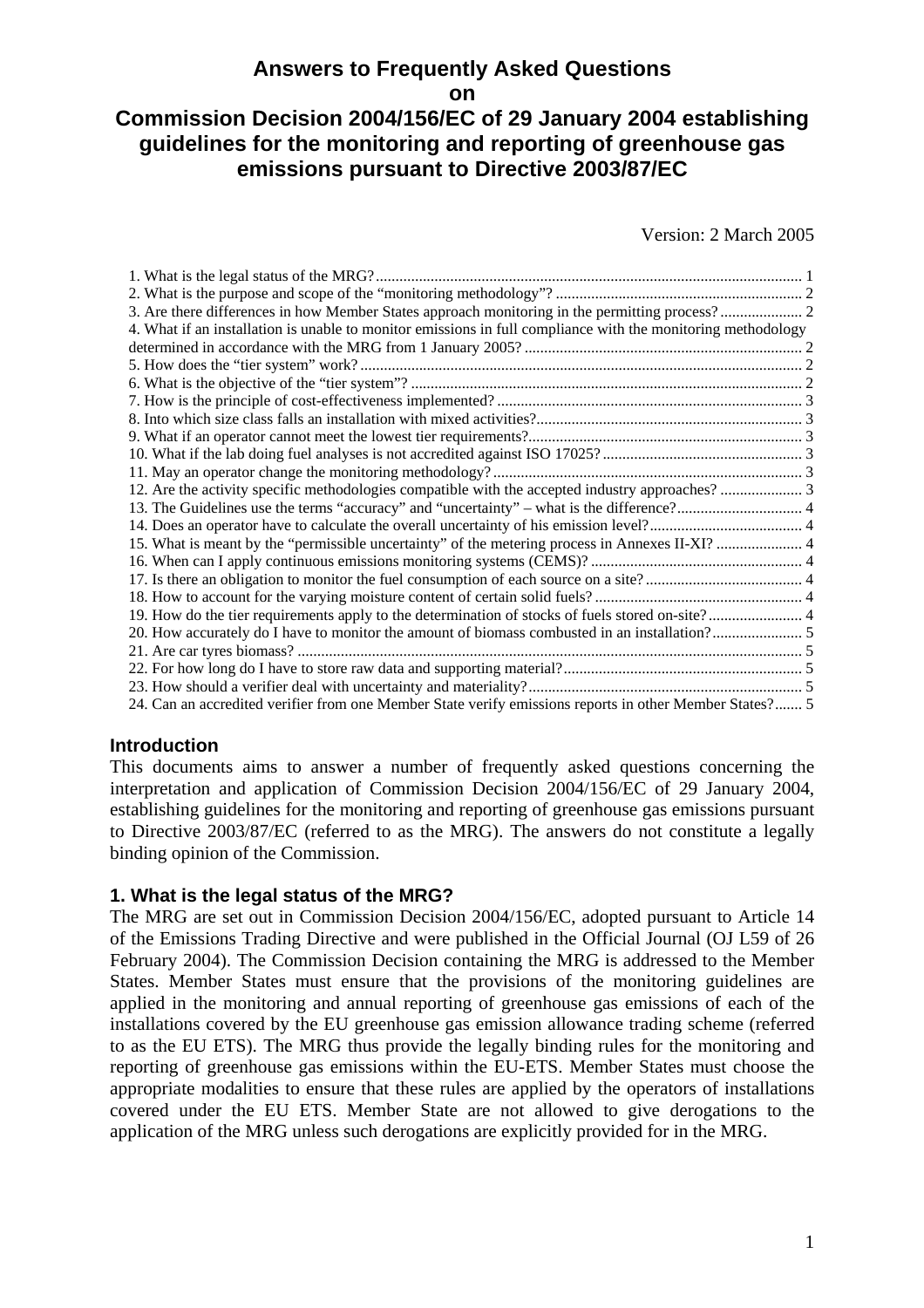## **2. What is the purpose and scope of the "monitoring methodology"?**

The MRG define "monitoring methodology" as "the methodology used for the determination of emissions, including the choice between calculation or measurement and the choice of tiers;". The monitoring methodology (often also referred to as "monitoring plan" or "monitoring protocol") specifies how an operator of an installation will carry out the monitoring and reporting of  $CO<sub>2</sub>$ -emissions for that specific installation. The approval of the monitoring methodology is part of the permit granting process. After approval by the competent authority, it becomes part of the permit (Article 6(2)(c) of the EU-ETS Directive). The detailed contents of an installation's "monitoring methodology" are specified in section 4.2 of Annex I of the MRG. Once approved, the installation has to implement and execute the monitoring of its  $CO<sub>2</sub>$  emissions in accordance with the "monitoring methodology". It provides the main reference for the verifier to assess whether an operator is meeting his monitoring obligations.

## **3. Are there differences in how Member States approach monitoring in the permitting process?**

Most Member States have decided to agree the installation-specific "monitoring methodology" between the competent authority and operator as part of the permit granting procedure for each installation. Other Member States use "general binding rules", setting out the monitoring and reporting obligations a company needs to apply, to define part of the monitoring methodology. Such "general binding rules" must however be anchored in the permit and the combination of the permit and the general binding rules must constitute the monitoring methodology containing the elements specified in section 4.2 of Annex I of the MRG.

#### **4. What if an installation is unable to monitor emissions in full compliance with the monitoring methodology determined in accordance with the MRG from 1 January 2005?**

Operators of installations under the EU ETS must hold a GHG emissions permit to operate from 1 January 2005. Member States must ensure that the GHG emissions permit sets out the monitoring methodology in accordance with the MRG. Member State are not allowed to give derogations to the application of the MRG unless explicitly provided for in the MRG. If the emissions of an installation are not monitored in full compliance with this monitoring methodology, the operator of that installation is exposed to compliance sanctions determined pursuant to Article 16(1) of the EU ETS Directive. In addition, the verifier must reject the installation's emissions report if he considers deviations to be material. The non or late submission of the emissions report in turn leads to the blocking of the transfer of allowances from that installation and any further sanctions determined pursuant to Article 16(1) of the EU ETS Directive.

#### **5. How does the "tier system" work?**

The tier system (section 4.2.2.1.4 of Annex I) provides a set of building blocks to determine the appropriate monitoring methodology for each installation. The tier system defines a hierarchy of different ambition levels for activity data, emission factors and oxidation or conversion factors. The higher the number of the tier chosen, the higher the level of specificity and accuracy. The operator must, in principle, apply the highest tier level, unless he can demonstrate to the competent authority that this is technically not feasible or would lead to unreasonably high costs.

#### **6. What is the objective of the "tier system"?**

The tier system (section 4.2.2.1.4 of Annex I) forms the backbone of greenhouse gas emissions monitoring of installations covered under the EU ETS. It balances the need for flexibility to accommodate different sectors and technologies with the need for a level playing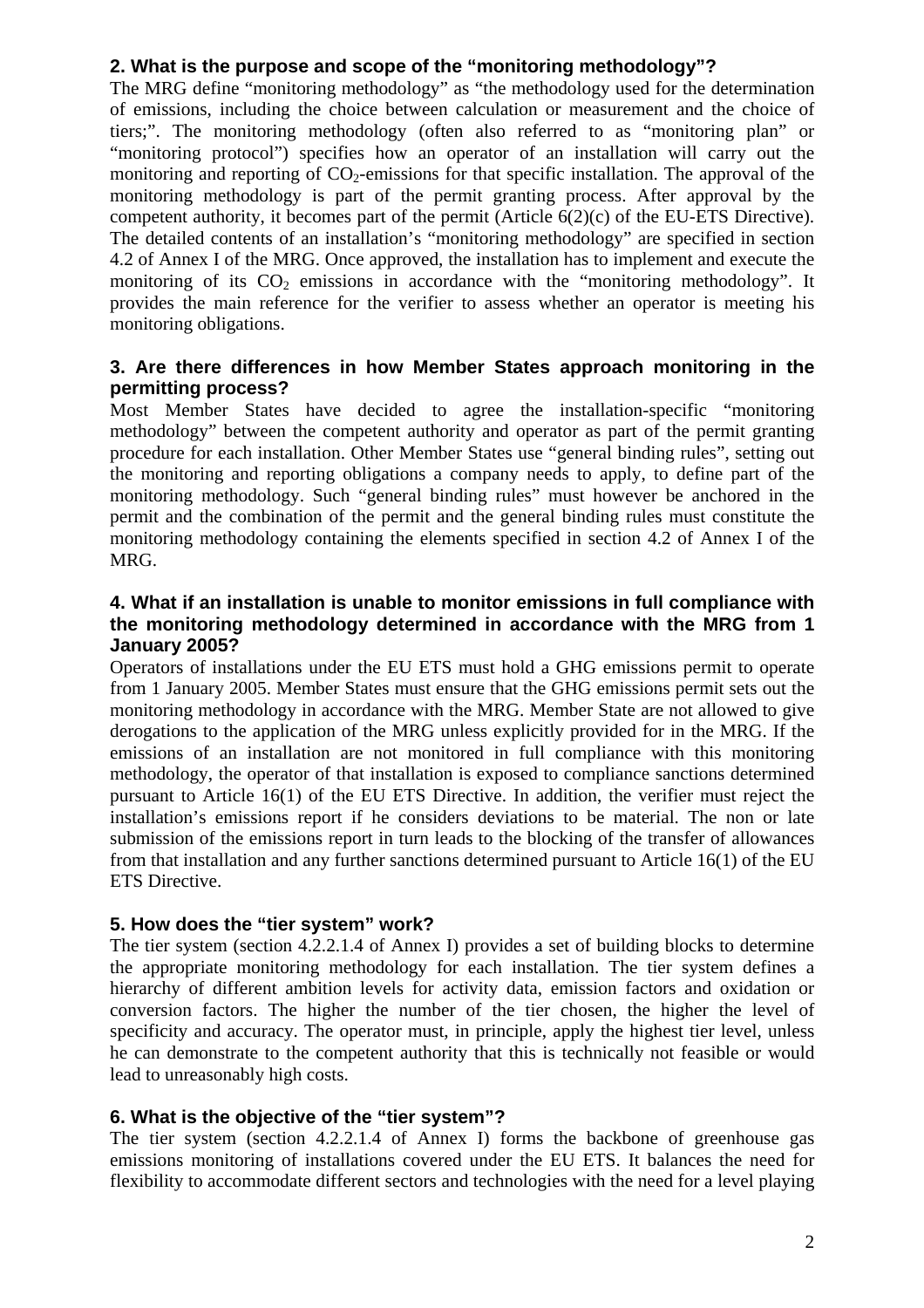field for operators across the EU. It furthermore provides a transparent way to improve the quality of the monitoring system over time to reach the required tier level.

## **7. How is the principle of cost-effectiveness implemented?**

The principle of cost-effectiveness aims to balance additional resources expended with the respective benefits achieved. The MRG in section 4.2.2.1.4 of Annex I accordingly allow for differentiation regarding the required accuracy in the monitoring of major and minor sources. Table 1 in Annex I sets minimum requirements for cost-effective monitoring for different activities, sizes of installations and fuel types that Member States should apply in permitting the installations. Minor sources which emit 2.5 ktonnes or less per year or that contribute 5 % or less to an installation's annual emissions can be monitored using lower tiers. The same applies to streams of pure biomass. Minor sources that emit 0.5 ktonnes or less per year or that contribute less than 1 % of total annual emissions of an installation can be monitored using a no-tier estimation method.

## **8. Into which size class falls an installation with mixed activities?**

The size thresholds in section 4.2.2.1.4 and Table 1 of Annex I of the MRG refer to the total annual greenhouse gas emissions of the installation as identified in the installation's greenhouse gas emissions permit. The size classification and tier requirements apply to all the activities carried at that installation.

## **9. What if an operator cannot meet the lowest tier requirements?**

The MRG only allow emissions from "de minimis" sources to be estimated using a no-tier approach. "De minimis" sources are a combination of sources that emit 0.5 ktonnes or less per year or that contribute less than 1 % of total annual emissions of an installation. Further derogations from the tier requirements are not acceptable.

## **10. What if the lab doing fuel analyses is not accredited against ISO 17025?**

Without checks by an accredited lab, the monitoring methodology does not meet the full set of criteria given in section 10 of Annex I for this tier. The competent authority could require an operator to use another laboratory that is accredited or could allow the application of the next lowest tier in the monitoring methodology until the accreditation has been granted and the competent authority has approved the change to the monitoring methodology.

## **11. May an operator change the monitoring methodology?**

Yes. If the accuracy of the methodology is improved and the competent authority has approved the change, such changes are desirable and in line with the principle of "improvement of performance" set out in section 3 of Annex I of the MRG. Details on the conditions of changes of methodologies can be found e.g. in sections 4.2 and 4.2.2.1.4 of Annex I of the MRG. The operator may temporarily use lower tiers in cases of temporary down-times of equipment. He must however provide proof of the necessity of a change in tiers and details of the interim monitoring methodology to the competent authority. The operator also has to take all necessary action to allow the prompt restoration of the original tier.

#### **12. Are the activity specific methodologies compatible with the accepted industry approaches?**

Yes. Where available in 2003, core methodologies were taken from accepted industry protocols such as the GHG Protocols of WBCSD/WRI or the API Compendium for refineries. Because of the inherent differences between voluntary and mandatory monitoring schemes, a number of modifications were necessary.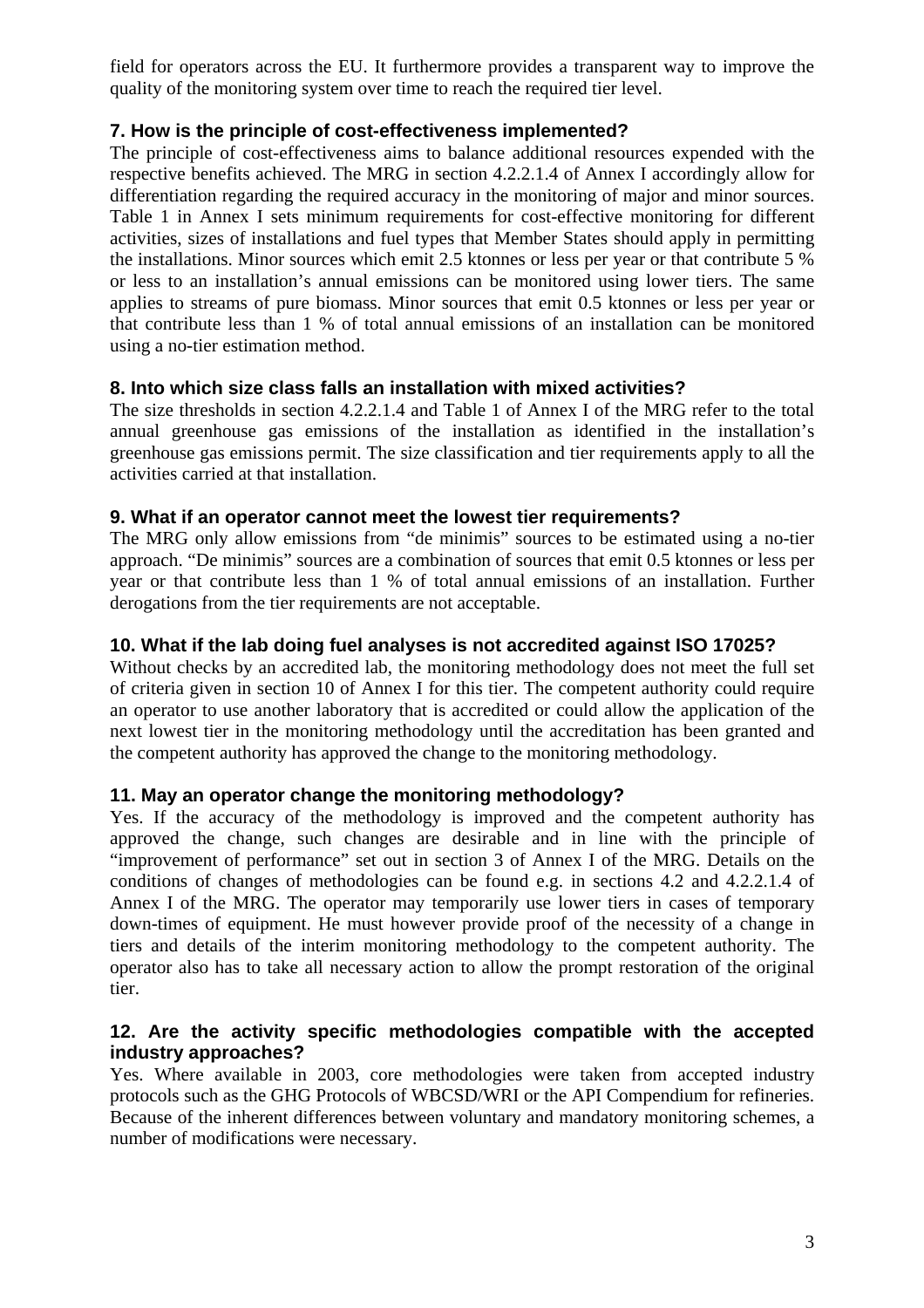## **13. The Guidelines use the terms "accuracy" and "uncertainty" – what is the difference?**

In daily use the words accuracy and uncertainty are sometimes interchanged but the difference between them is significant: Accuracy is a qualitative concept. It can be high or low but should not be used quantitatively. It belongs to the set of seven principles defined in section 3 of Annex I of the MRG. Uncertainty on the other hand is quantitative concept, which is elaborated in section 4.3 of Annex I of the MRG.

#### **14. Does an operator have to calculate the overall uncertainty of his emission level?**

The calculation of overall uncertainty is useful to understand the quantitative impacts of different sources of uncertainty and usually requires only moderate resources. The EU-MRG however only require that the operator demonstrates that the accuracy of his calculation or measurement of the annual emission value is better than what is prescribed by the applicable tier level. This can usually be done on the basis of conservative estimates rather than through a full uncertainty calculation. There is no need to calculate an overall uncertainty of the annual emission value (paragraph 4 of section 4.3.1 of Annex I). Tables 2 and 3 in Annex I are purely informative.

#### **15. What is meant by the "permissible uncertainty" of the metering process in Annexes II-XI?**

Sections 4.3 and 4.3.1 (fourth paragraph) of Annex I state that the "permissible uncertainty" of the metering process refers to the 95% confidence interval around the true value for the annual amount e.g. of the activity data like the mass of fuel consumed over a year.

## **16. When can I apply continuous emissions monitoring systems (CEMS)?**

Operators who wish to use continuous emissions monitoring systems (CEMS) need to seek approval of their competent authority when submitting their monitoring methodologies as part of the permitting process (sections 4.3.2, 4.2. and 4.2.1 and of Annex I). To obtain this permission they need to demonstrate that the achieved accuracy is higher than the accuracy from calculation. In parallel to measuring the emissions, the operator must also calculate the emissions.

## **17. Is there an obligation to monitor the fuel consumption of each source on a site?**

No, unless sources are covered by separate greenhouse gas emission permits. The consumption of each fuel type can be monitored for the whole site or installations under the same permit. This monitoring can also can also be done by the fuel suppliers before the shipment of fuels rather than by the operator on site.

#### **18. How to account for the varying moisture content of certain solid fuels?**

The method to determine net calorific value corrects for the moisture content of fuels. Section 10.1 of Annex I states that the net calorific value must be representative for the batch of fuel combusted. This means that the moisture content of fuels must always be considered in a way which ensures consistency with the conditions for which the emission factor and the amount of fuel was derived. Wherever possible the amount of fuel, its calorific value and carbon content should therefore be determined at the same time. This can also be done by the fuel supplier rather than by the operator.

#### **19. How do the tier requirements apply to the determination of stocks of fuels stored on-site?**

The MRG refer to the uncertainty of the overall amount of fuel consumed in the installation over the course of the year. The uncertainty thresholds given in Annex II do not apply to the stock taking itself but to the determination of combusted amounts of fuel including the stock